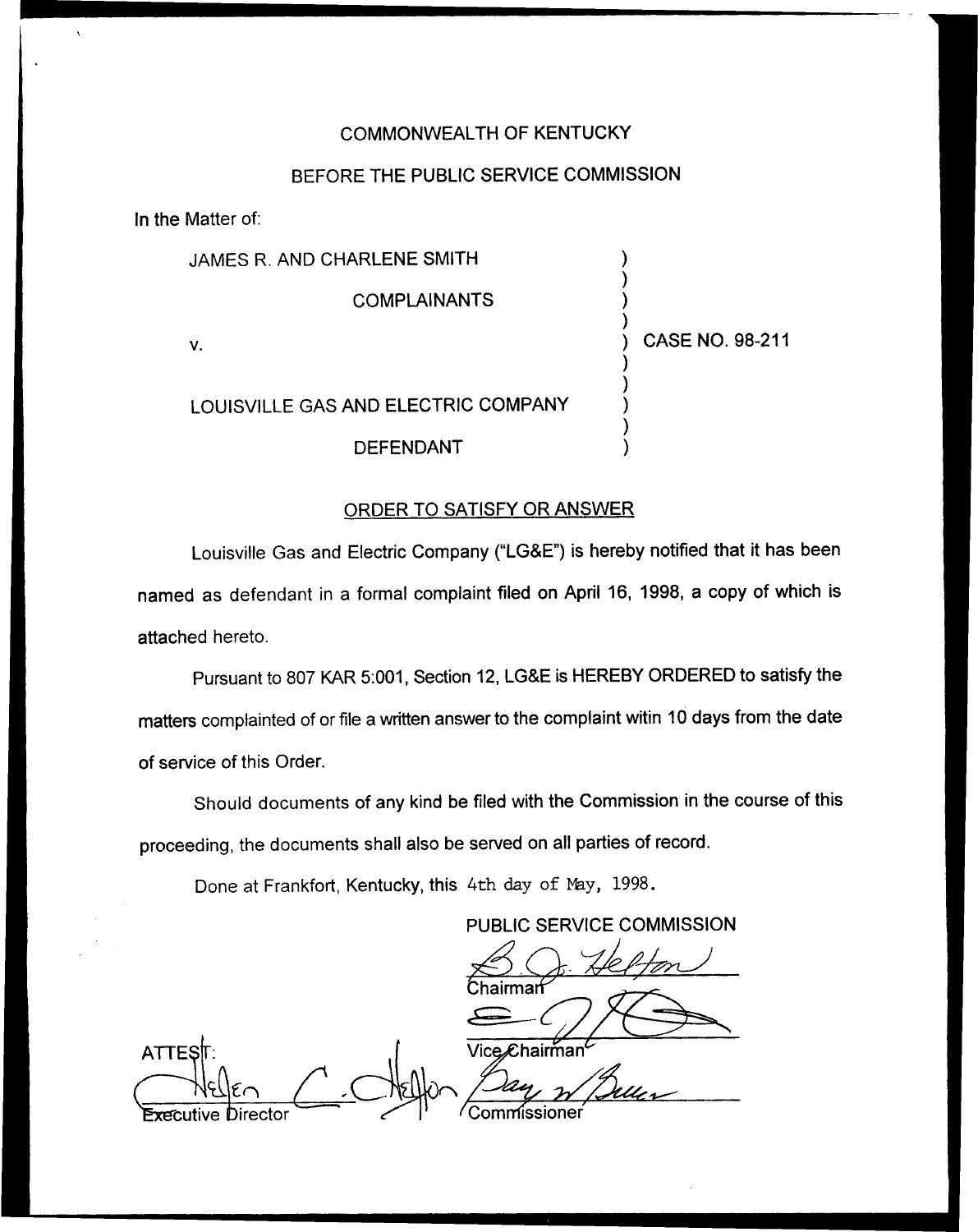98-01095

Kinney

### COMMONWEALTH OF KENTUCKY

#### BEFORE THE PUBLIC SERVICE COMMISSION

In the matter of:

James R. and Charlene Snith **COMPLAINANT RECEIVED** VS. APR 1 6 1998 Louisville Gas & Electric Company PUBLIC SERVICE<br>COMMISSION **DEFENDANT COMPLAINT** The complaint of  $\sqrt{L_{\text{LMES}} R_{\text{LCMS}} L_{\text{LCMS}} C_{\text{LCMS}} L_{\text{LCMS}} C_{\text{LCMS}} C_{\text{LCMS}} C_{\text{LCMS}} C_{\text{LCMS}} C_{\text{LCMS}} C_{\text{LCMS}} C_{\text{LCMS}} C_{\text{LCMS}} C_{\text{LCMS}} C_{\text{LCMS}} C_{\text{LCMS}} C_{\text{LCMS}} C_{\text{LCMS}} C_{\text{LCMS}} C_{\text{LCMS}} C_{\text{LCMS}} C_{\text{LCMS}} C_{$ (Your Full Name) James R. and Charlene Smith  $(a)$ (Your Full Name) 5909 Carme/wood Circle<br><u>Louisville, KY 40229</u><br>(YourAddress) <u>Louisville</u> Gas & Electric Co.<br>(Name of Utility)  $(b)$  $f. \circ.$  Box 32000<br>Louisville, KY 40232<br>(Address of Utility) That:  $\frac{\sqrt{e}}{\sqrt{e}}$   $\frac{\sqrt{e}}{2}$   $\frac{\sqrt{e}}{2}$   $\frac{\sqrt{e}}{2}$   $\frac{e}{2}$   $\frac{e}{2}$   $\frac{f}{2}$   $\frac{f}{2}$   $\frac{f}{2}$   $\frac{f}{2}$  (Describe here, attaching additional sheets if necessary,  $(c)$  $\frac{d_1 d_2 f_2}{d_1 f_2 f_3 f_4}$  for  $\frac{d_1 d_2 f_3}{d_2 f_4 f_5}$  for  $\frac{d_1 d_2 f_4}{d_1 f_4 f_5}$  or facts that are the reason of no less than sixty-four days (Nevember 91997<br>and basis for the complaint)<br>through January 7, 1998). The Louisville GAs + Glectric Company noticed an extreme increase in Continued on Next Page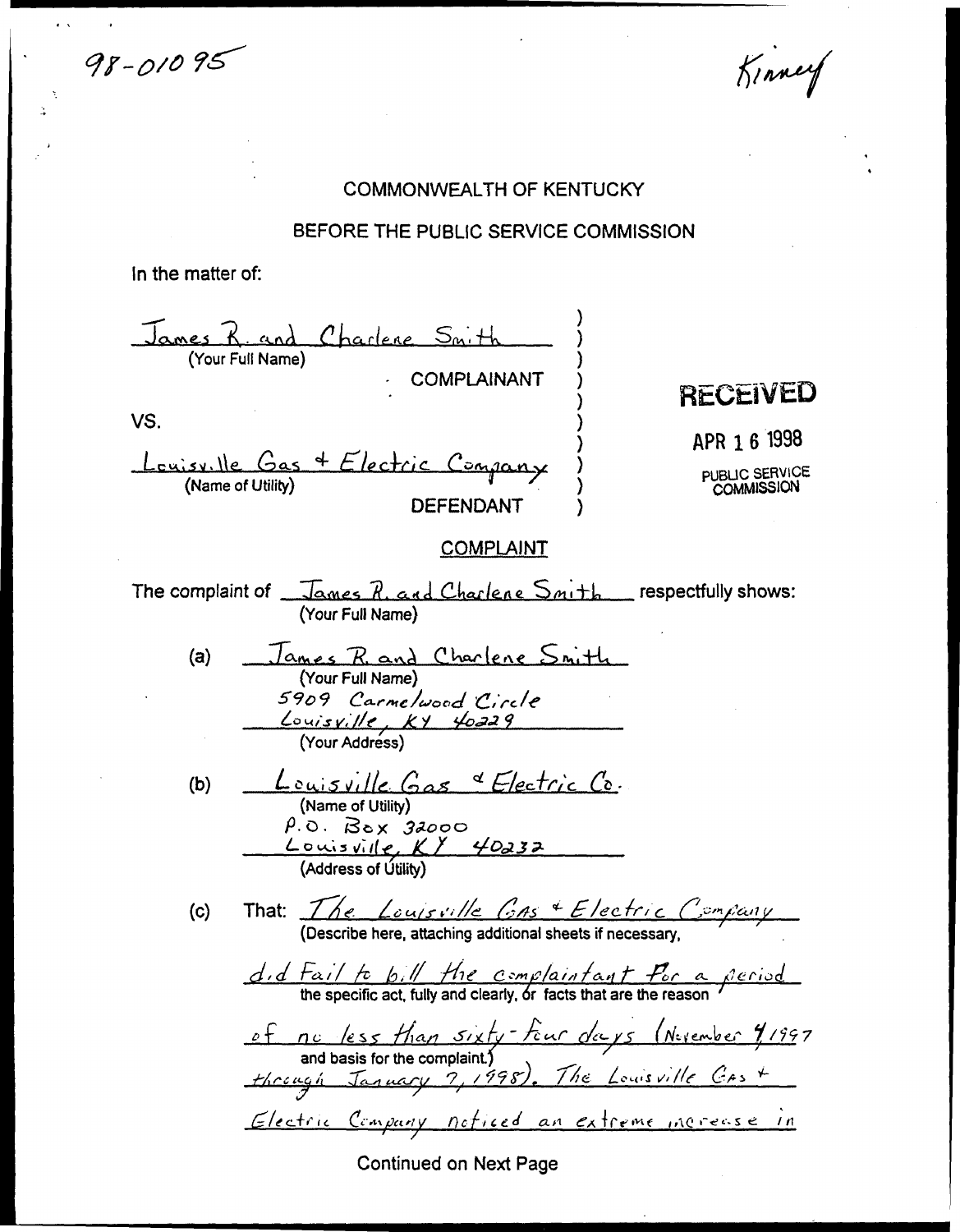**Formal Complaint** 

James R. and Charlene Smith VS. Louisville CAS & Electric Co

Page 2 of 2

usage during the first billing cycle and did not release that billing. Without receipt of that bill, the complaintant was unaware of any irregularities in their usage. Failure to bill regularly resulted in the problem continuing to go undected, which allowed the billing to become multiplied. In<br>\*\* Please<br>addition, discovery of problem was not until January 24, 1998 sections. Wherefore, complainant asks  $H_{1a}f_{2b}f_{3c}$  resulting response should be for a fair reduction in this particular billing. The complaintant asks, due to their time and effect involved in this matter, that a reduction for the sum total of #4cc.co be made in their favor. Dated at  $\frac{|\cos x|}{|\cos x|}$ , Kentucky, this  $\frac{5\pi}{\cos x}$  day of  $\frac{A\rho c.1}{(Month)}$ , 1998. **Your Signature** 

(Name and address of attorney, if any)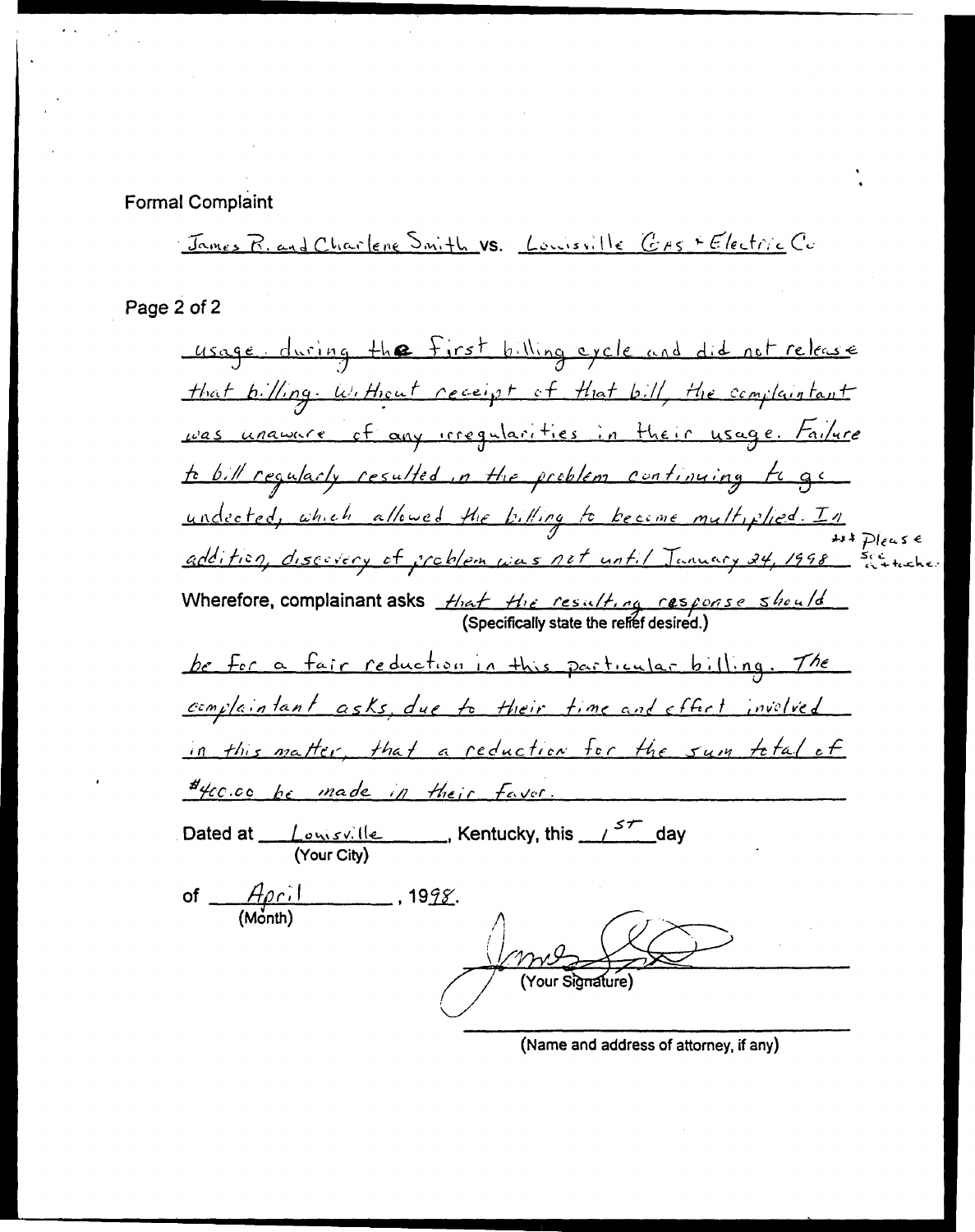Historv of Account Difficulties Re: Louisville Gas & Electric Company

For: James R. and Charlene Smith 5909 Carmelwood Circle Louisville. KY 40229

- Called week vrior to Christmas. inauired as to when bill should be expected, spoke with a male (didn't get name), was assured bill was on it's way.
- January 19. 1998: Spoke with Diaz Crawford. LG&E Customer  $2<sub>1</sub>$ Service. was told bill was mailed 1/16/98. She informed me that the bill was 8697.67 and it was for <sup>64</sup> davs. They had held bill because they thought there was a problem with the meter. Questioned her as to why there had been no attempt to contact us in any way. she was not sure. Arranged for her supervisor. Mr. White to call me on 1/20/98. Mr. White never returned call.
- Januarv 22. 1998: LG&E sent a man to inspect meter (via  $3<sub>1</sub>$ Chuck Carlton). James stayed home. Found meter to be operating correctly. Did extensive search. checking meter with almost the entire breaker box shut off and then turning breakers back on. Man stated that problem must be with one of the large appliances (i.e. water heater. furnace, etc.) due to results found.
- $4)$ January 24. 1998: After extensive search. testing amperage of such appliances, found water heater and other appliances<br>were okay. Discovered problem was with furnace. Three were okay. Discovered problem was with furnace. wires had corroded. two in their place and one had fallen off. Replaced wires and thereby repaired furnace. Spoke with Chuck Carlton to convey the finding. he stated that he felt the corroded wiring must have been the problem.
- $5)$ January 27, 1998: Bill finally arrived and was postmarked January 23, 1998.
- Januarv 30. 1998 (4:50 P.N.): Called KY Public Service Commission, spoke with Jim Johnson. he said that he would contact LG&E and he will call me back. (Didn t receive <sup>a</sup> return call).
- Februarv 5. 1998: Spoke with Keith at LG&E Customer Service. He assured me that the electricity would not be service. He assured me that the electricity would not be<br>shut off. Said meter had been replaced (it had not) Called Jim Johnson again, he gave me Katrina Clark's name and number at LG&E. Ms. Clark said that the actual usage must be paid for according to the KY Public Service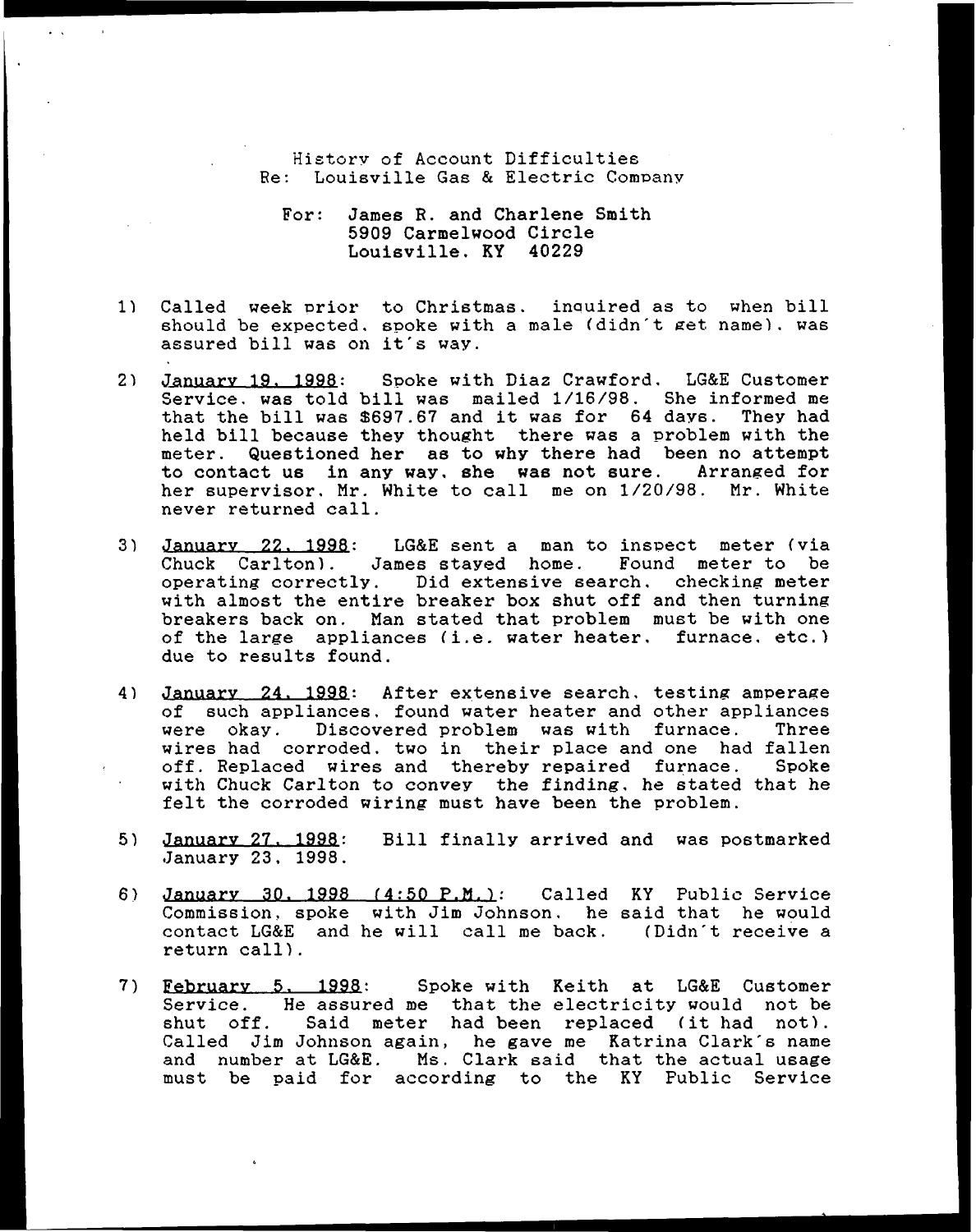Commission regulations. I inquired as to why there had been no previous contact with us and apparently there would not have been any contact other than the bill, to alert us to the fact that there was a problem. She could not give me a satisfactory answer. She said I should speak with Mr. Johnson at the Public Service Commission again. She also stated that Keith should not have said the meter had been replaced. it did not reflect that on our account. I asked if Keith could be the male who spoke with me in December? Katrina said possibly, as there were not manv males working in that department.

- Februarv 5. 1998: Called Jim Johnson once again. He told 8) me the same as Ms. Clark did, that actual usage was our responsibilty. I argued that when a water leak is found<br>with the Louisville Water Company and repaired, an the Louisville Water Company and repaired. adjustment is made for the customer. Also, that if we had received a bill at our normal billing cycle in December, we would have been alerted of a problem and could have possibly solved the problem before the bill had increased to such a large amount. I requested to appeal and Mr. Johnson stated that he would mail official complaint forms to our home. As of March 9th the complaint forms had not arrived.
- 9) February 19, 1998: Katrina Clark left a message on our answering machine. Upon returning her call. she informed me of the KY Public Service Commission reconsideration and decision to make an exception in our case. <sup>A</sup> letter regarding what had been done to locate and repair the problem was requested. I stated that I would get the needed information to her as soon as possible. James worked several late nights and over the next two weekends requiring some time for him to write down what he had done to locate and correct the problem.
- March 3. 1998: Wrote letter to be faxed with information  $10$ regarding search and repair. Attempted faxing, however school's fax machine was not working properly.
- March 4. 1998: Attempted faxing letter once again. Not  $11)$ darch 4. 1990: Attempted laxing letter once again. Not<br>sure if it went through. Katrina called for me at school twice, once just 20 minutes after I had faxed the letter and again in the late afternoon, she had not received fax.
- March 5. 1998: Received call at school from Theresa Ward  $12)$ she explained that she had been asked to look at our case for <sup>a</sup> possible adjustment in bill. The fax for Ms. Clark had arrived on her desk late in the day on March 4, 1998. Ms. Ward said that our home must have been 95 degrees during that time. I stated that our home had remained at approximately 70-72 degrees. She began to tell me that<br>approximately 70-72 degrees. She began to tell me that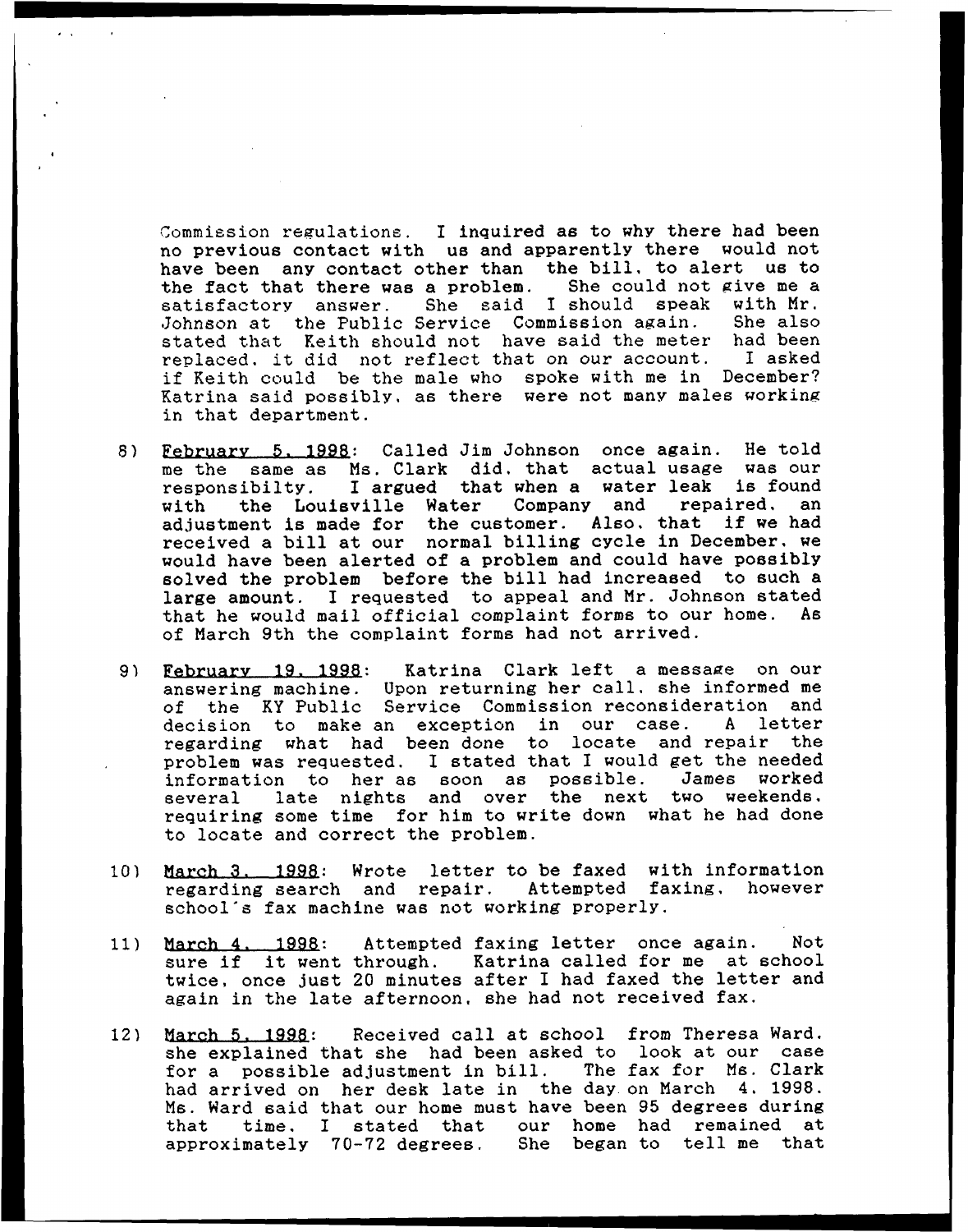and BTU's did not work that way. I explained her that I did not know how these things worked but that my husband had said the problem with the wiring had allowed the furnace to operate on 7kw instead of the 23kw it should have been using. There had been no noticeable differences in the operation of the furnace. I asked her for her name and operation of the furnace. I asked her for her telephone number so that I could have my husband speak to her regarding this. He is a commercial HV/AC installer and has much more knowledge about kilowatts and BTU's than I.

- $11)$ March 6, 1998: James attempted three seperate times (10:00 A.M.. 12:00 F.M. and 2:00 P.M.) to reach Theresa Ward unsuccessfully.
- March 9. 1998: James again attempted to reach Ms. Ward and was successfull upon this attempt. My husband felt Ms.  $12)$ was successfull upon this attempt. Ward's attitude was unprofessional and even told her so. She was argumentative with him. She explained to him that she was to arrange a payment plan, not an adjustment, with us. Ms. Ward stated she felt that there had been errors made in the reading of the meter. James was unhappy with the course of the conversation and told her that we should not be held accountable for their errors. The conversation ended with my husband's request for the telephone number to the KY Public Service Commission. Ms. Ward was unable to the KY Public Service Commission. give this information to him and transferred him to Katrina Clark. however he feels that Ns. Ward never disconnected herself from the transferred call. but remained silent (the sound of the phone line was different).
- March 10. 1998: Jim Johnson left a message on our answering<br>machine. I did not receive message until late in the  $13)$ I did not receive-message until late in the<br>d was unable to return call at that time. On evening and was unable to return call at that time. March 11th, <sup>I</sup> took my car to the VET after work and was still unable to return call.
- 14) March 12. 1998: Called Jim Johnson. He had received<br>information that LG&E was no longer considering an LG&E was no longer considering ad, iustment on our billing. He stated that the reasons had adjustment on our billing. He stated that the reasons had to continue further with our complaint. I said we would. He is to mail the formal complaint papers tomorrow. He told me that on February 5th, he had given our request for formal complaint papers to his supervisor. The supervisor upon reading our complaint had then contacted LG&E and requested the ad.iustment.
- March 19. 1998: Called the KY Public Service Commission to  $15)$ find out what had become of the formal complaint papers that I had requested. I spoke to a woman (did not get her name). she told me that the paperwork had been found on their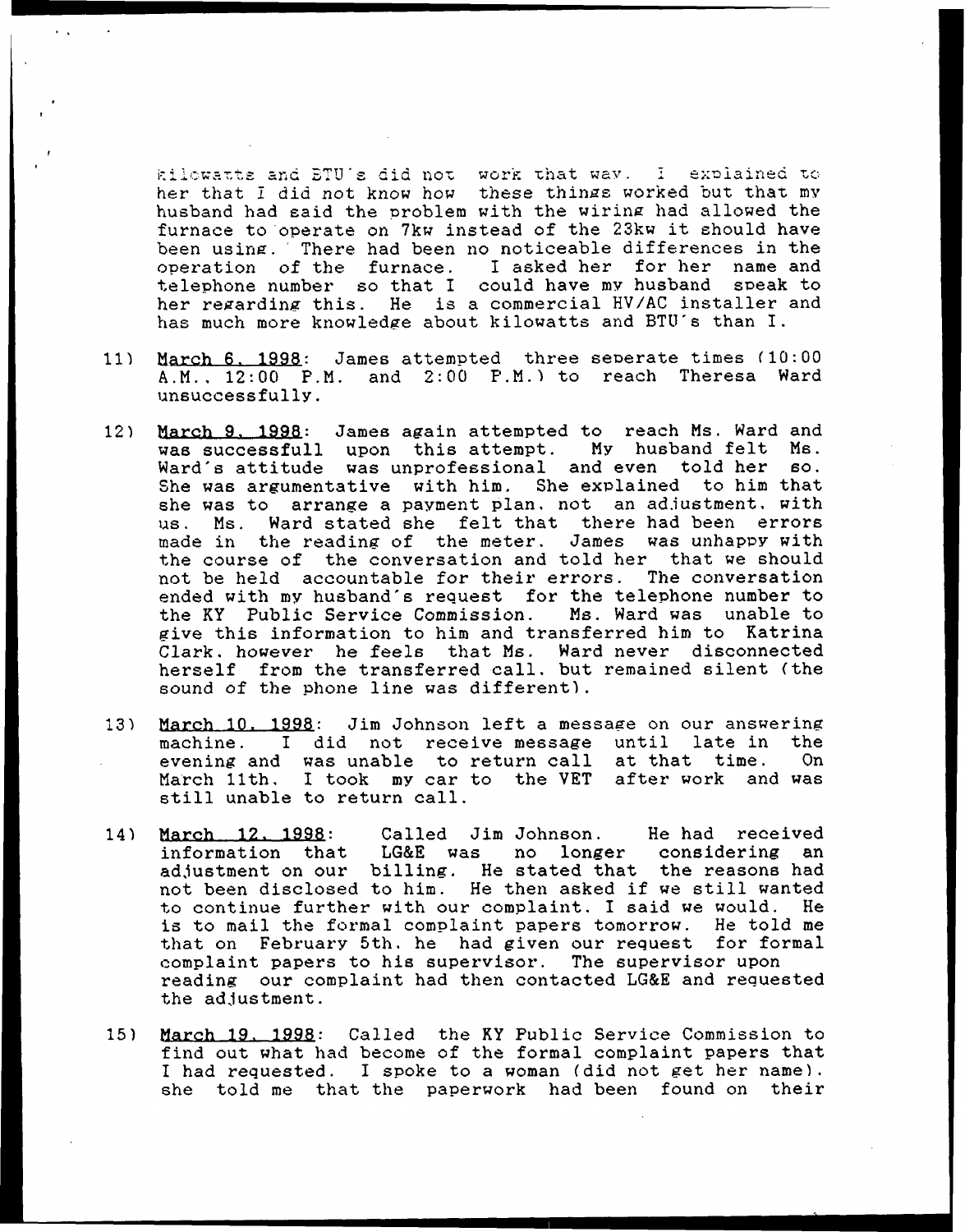suoervisor s desk that mornino and had been olaced in the dailv mail. She said <sup>I</sup> should receive it in <sup>a</sup> dav or two.

16) March 23. 1998: Received letter and formal comolaint oaoers from the KY Public Service Commission. The letter had been dated for March 10. 1998.

Katrina Clark LG&E 627-3083

 $\mathcal{A}(\mathcal{A})$  and  $\mathcal{A}(\mathcal{A})$ 

Theresa Ward LG&E 627-4992

Jim Johnson KY Public Serv. Comm. 1-800-772-4636

A.